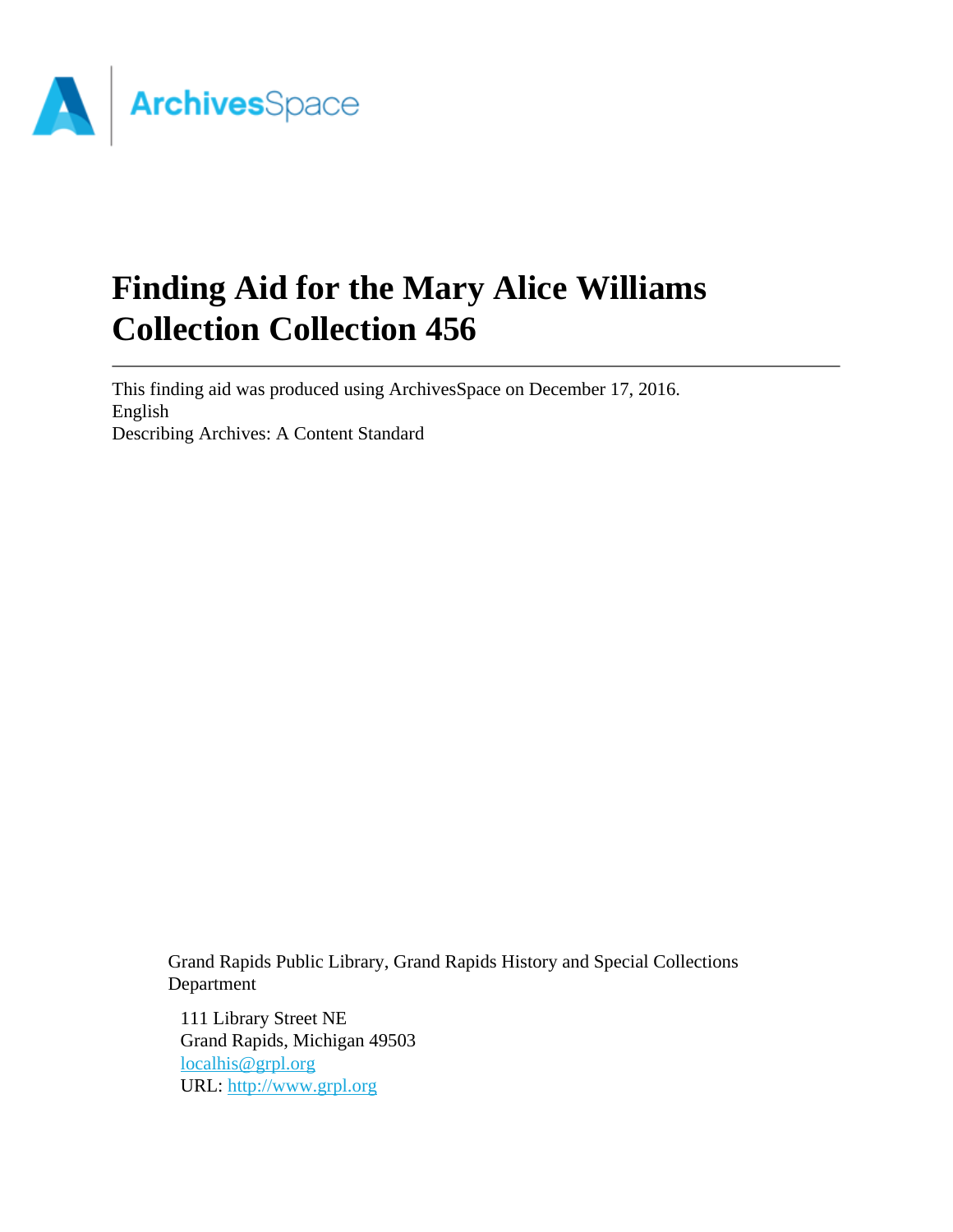### <span id="page-1-0"></span>**Table of Contents**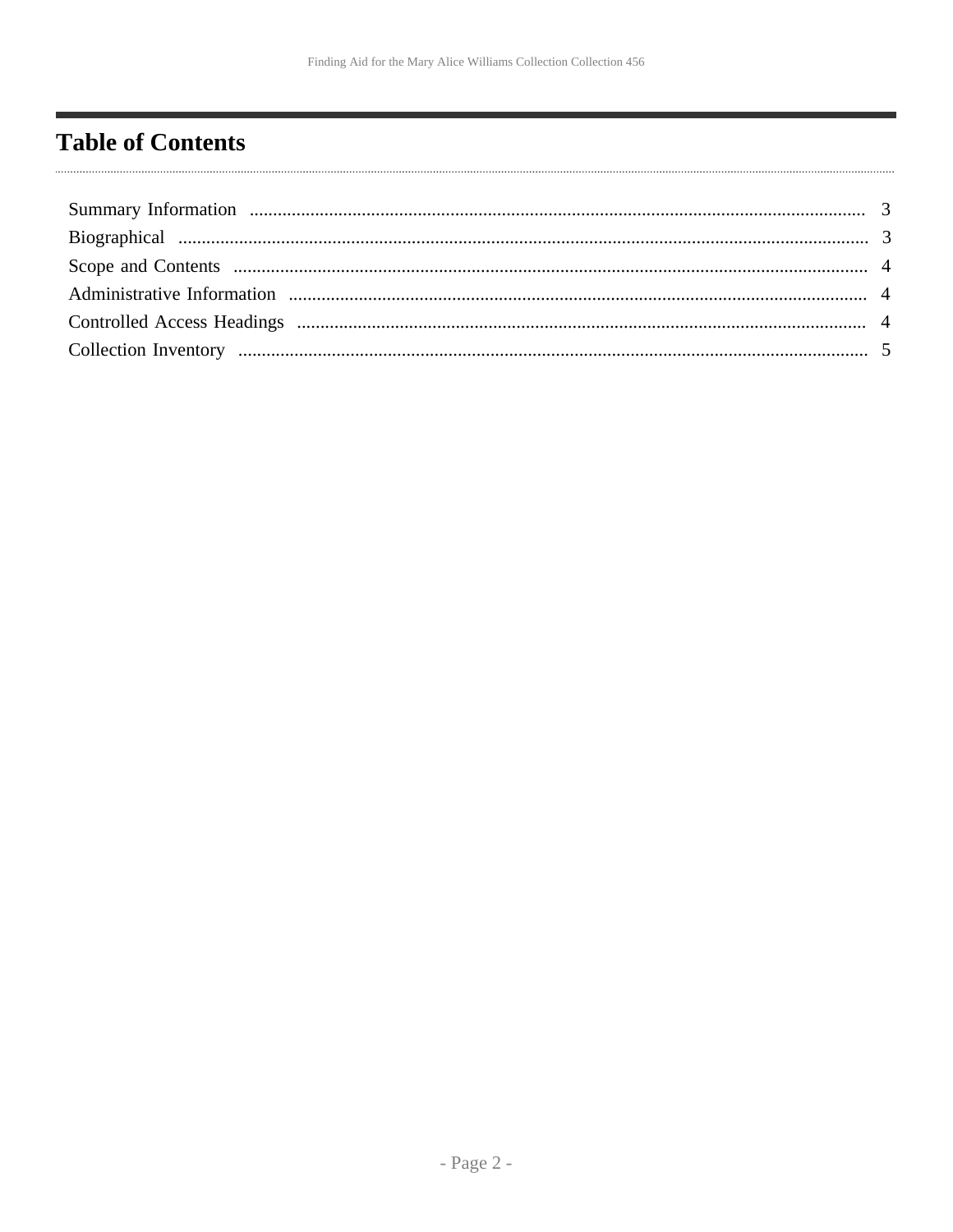#### <span id="page-2-0"></span>**Summary Information**

| <b>Repository:</b>           | Grand Rapids Public Library, Grand Rapids History and Special<br><b>Collections Department</b>                                                                                                                                                                                                                                                                                                                                                                                                                            |
|------------------------------|---------------------------------------------------------------------------------------------------------------------------------------------------------------------------------------------------------------------------------------------------------------------------------------------------------------------------------------------------------------------------------------------------------------------------------------------------------------------------------------------------------------------------|
| Source:                      | Williams, Mary Alice                                                                                                                                                                                                                                                                                                                                                                                                                                                                                                      |
| <b>Title:</b>                | Mary Alice Williams papers                                                                                                                                                                                                                                                                                                                                                                                                                                                                                                |
| ID:                          | Collection 456                                                                                                                                                                                                                                                                                                                                                                                                                                                                                                            |
| Date [inclusive]:            | 1959-1993                                                                                                                                                                                                                                                                                                                                                                                                                                                                                                                 |
| <b>Physical Description:</b> | .25 Linear Feet One Box                                                                                                                                                                                                                                                                                                                                                                                                                                                                                                   |
| <b>Physical Description:</b> | Good                                                                                                                                                                                                                                                                                                                                                                                                                                                                                                                      |
| Abstract:                    | Mary Alice Williams, a Grand Rapids, Mich. political activist and<br>community organizer, created this collection while conducting<br>research on Grand Rapids area history and women's history in<br>Western Michigan. The materials consists of press clippings, articles,<br>pamphlets, and Grand Rapids publications. Also included are various<br>materials regarding home disaster preparedness during the cold war,<br>photographs, press clippings, certificates of achievement, and other<br>assorted materials. |

**^** [Return to Table of Contents](#page-1-0)

#### <span id="page-2-1"></span>**Biographical**

Wisconsin, Williams joined Students United for Racial Equality and began protesting for open housing. She moved to Grand Rapids in 1974 with her husband and two daughters. She became involved in the Eastown Community Association which fought discriminatory banking practices that resulted in the redlining of neighborhoods. After facing political roadblocks to change, she ran as a write in candidate for the Grand Rapids City Commission where she served one term. Williams was president and CEO of Arbor Circle as well as the Nokomis Foundation. She now devotes herself to promoting equal access to healthcare, women's health issues, community and grassroots activism and the election of local progressive candidates

**^** [Return to Table of Contents](#page-1-0)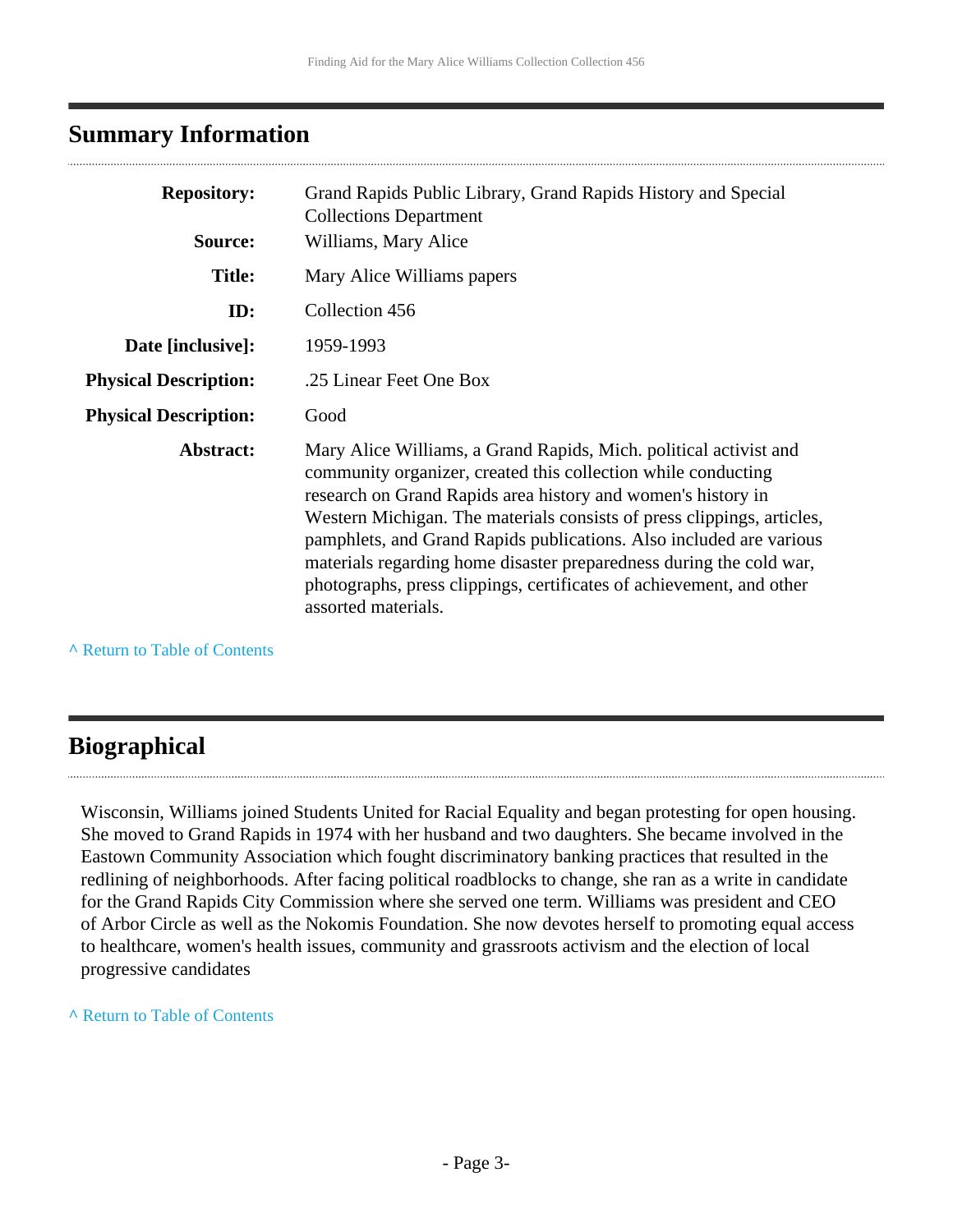#### <span id="page-3-0"></span>**Scope and Contents**

The collection contains various materials including federal pamphlets regarding home disaster/nuclear fallout preparedness, a photograph of Gerald Ford, a copy of the Grand Rappin' publication (November 1995), press clippings pertaining to the history of Grand Rapids, instructions for creating a family history, and two awards of appreciation from Arbor Circle and the Chicago, Duluth & Georgian Bay Transit Company. Also included in this collection are records of Mary Alice Williams's research and efforts to induct Joan Luedders Wolfe into the Michigan Women's Hall of Fame, mostly research in the form of press clippings. There is also information pertaining to women's suffrage in Michigan including a publications from the Greater Grand Rapids Women's History Council and Grand River Valley History magazine.

**^** [Return to Table of Contents](#page-1-0)

#### <span id="page-3-1"></span>**Administrative Information**

#### **Publication Statement**

Grand Rapids Public Library, Grand Rapids History and Special Collections Department

111 Library Street NE Grand Rapids, Michigan 49503 [localhis@grpl.org](mailto:localhis@grpl.org) URL:<http://www.grpl.org>

**^** [Return to Table of Contents](#page-1-0)

#### <span id="page-3-2"></span>**Controlled Access Headings**

- Women -- Michigan -- Grand Rapids -- History
- Grand Rapids (Mich.) -- History
- Women -- Suffrage -- Michigan -- History
- Luedders Wolfe, Joan
- Williams, Mary Alice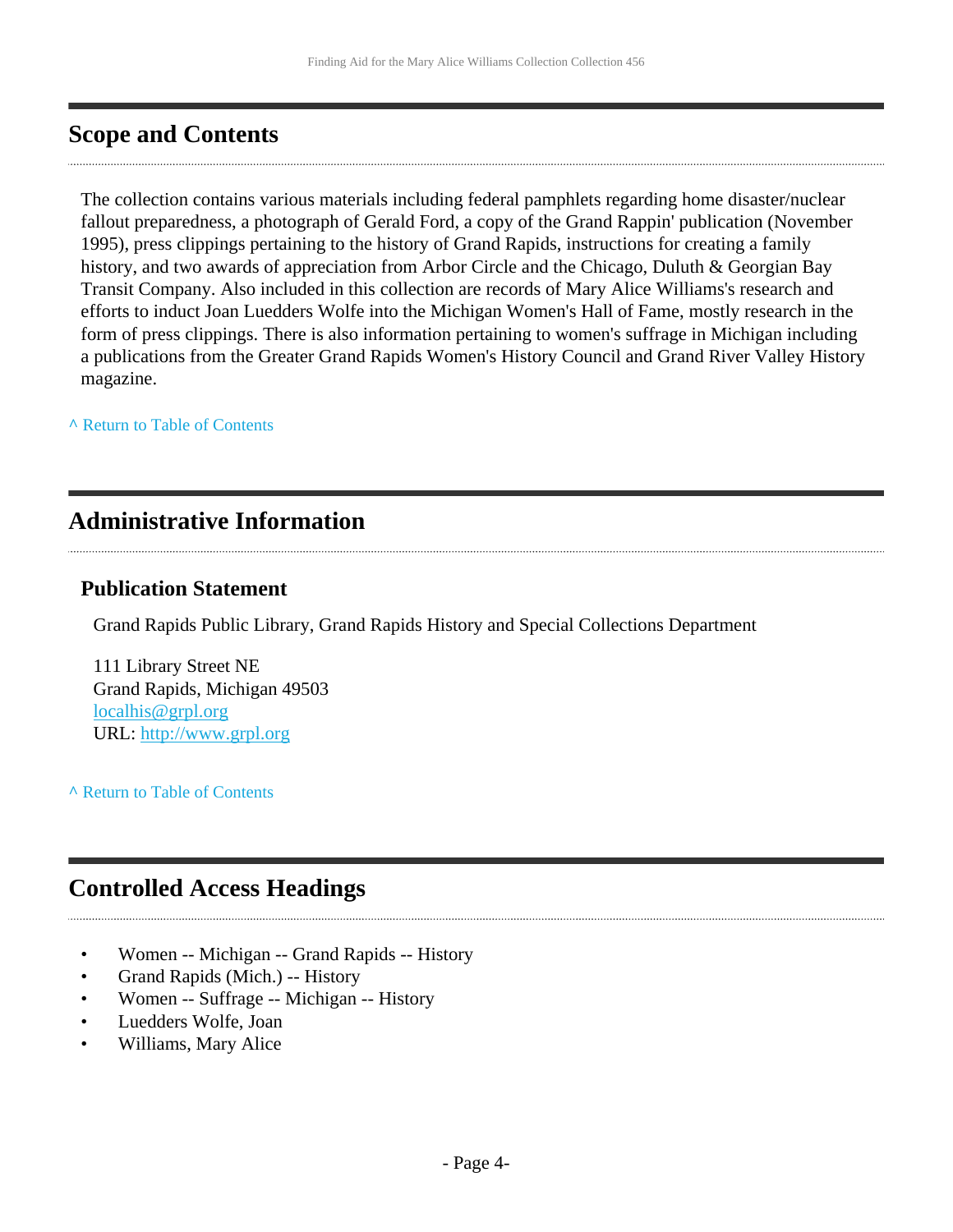. . . . . .

## <span id="page-4-0"></span>**Collection Inventory**

| <b>Title/Description</b>                                                                                                                                                                                 | <b>Instances</b> |          |  |
|----------------------------------------------------------------------------------------------------------------------------------------------------------------------------------------------------------|------------------|----------|--|
|                                                                                                                                                                                                          | Box 1            | Folder 1 |  |
| Joan Luedders Wolfe Hall of Fame Application 1993, 1993<br>Date [inclusive]: 1993                                                                                                                        |                  |          |  |
|                                                                                                                                                                                                          |                  |          |  |
| Women's History Research, 1991-1995                                                                                                                                                                      | Box 1            | folder 2 |  |
| Date [inclusive]: 1991-1995                                                                                                                                                                              |                  |          |  |
| <b>Scope and Contents</b>                                                                                                                                                                                |                  |          |  |
| 3 pages photocopied women's suffrage advertisements                                                                                                                                                      |                  |          |  |
| Photocopy Article "The Modern Women's<br>Movement" (unknown author, unknown publication)                                                                                                                 |                  |          |  |
| Photocopy Article "How the Suffragists Changed Michigan"<br>by Louise Sauce                                                                                                                              |                  |          |  |
| Photocopy academic paper "Petticoats, Politics, and Public<br>Opinion: A Study of the Woman Suffrage Movement in<br>Michigan, with emphasis on Grand Rapids from 1910-1920"<br>by Ruth E. Hoogland, 1975 |                  |          |  |
| Greater Grand Rapids Women's History Council pamphlet<br>"Greater Grand Rapids Women's History Council" 1991                                                                                             |                  |          |  |
| Grand River Valley History magazine, Volume XII, 1995                                                                                                                                                    |                  |          |  |
| Family History Materials, 1976                                                                                                                                                                           | Box 1            | folder 3 |  |
| Date [inclusive]: 1976                                                                                                                                                                                   |                  |          |  |
| Grand Rappin' November 1995, 1995                                                                                                                                                                        | Box 1            | folder 4 |  |
| Date [inclusive]: 1995                                                                                                                                                                                   |                  |          |  |
| Local History Research, 1977-1978                                                                                                                                                                        | Box 1            | folder 5 |  |
| Date [inclusive]: 1977-1978                                                                                                                                                                              |                  |          |  |
| <b>Scope and Contents</b>                                                                                                                                                                                |                  |          |  |
|                                                                                                                                                                                                          |                  |          |  |
| Seven pages typed regarding the history of The Wonderly<br><b>Building</b>                                                                                                                               |                  |          |  |
| Two pages typed "Ladies Literary Club of Greater Grand<br>Rapids, Michigan"                                                                                                                              |                  |          |  |
| Accent Grand Rapids magazine pages, April 1978, "Homer<br>Burch's River- Grand Memories and a Vivid Story to Tell."                                                                                      |                  |          |  |
| Accent Grand Rapids magazine pages, June 1976, "The<br>Taming of Kent."                                                                                                                                  |                  |          |  |